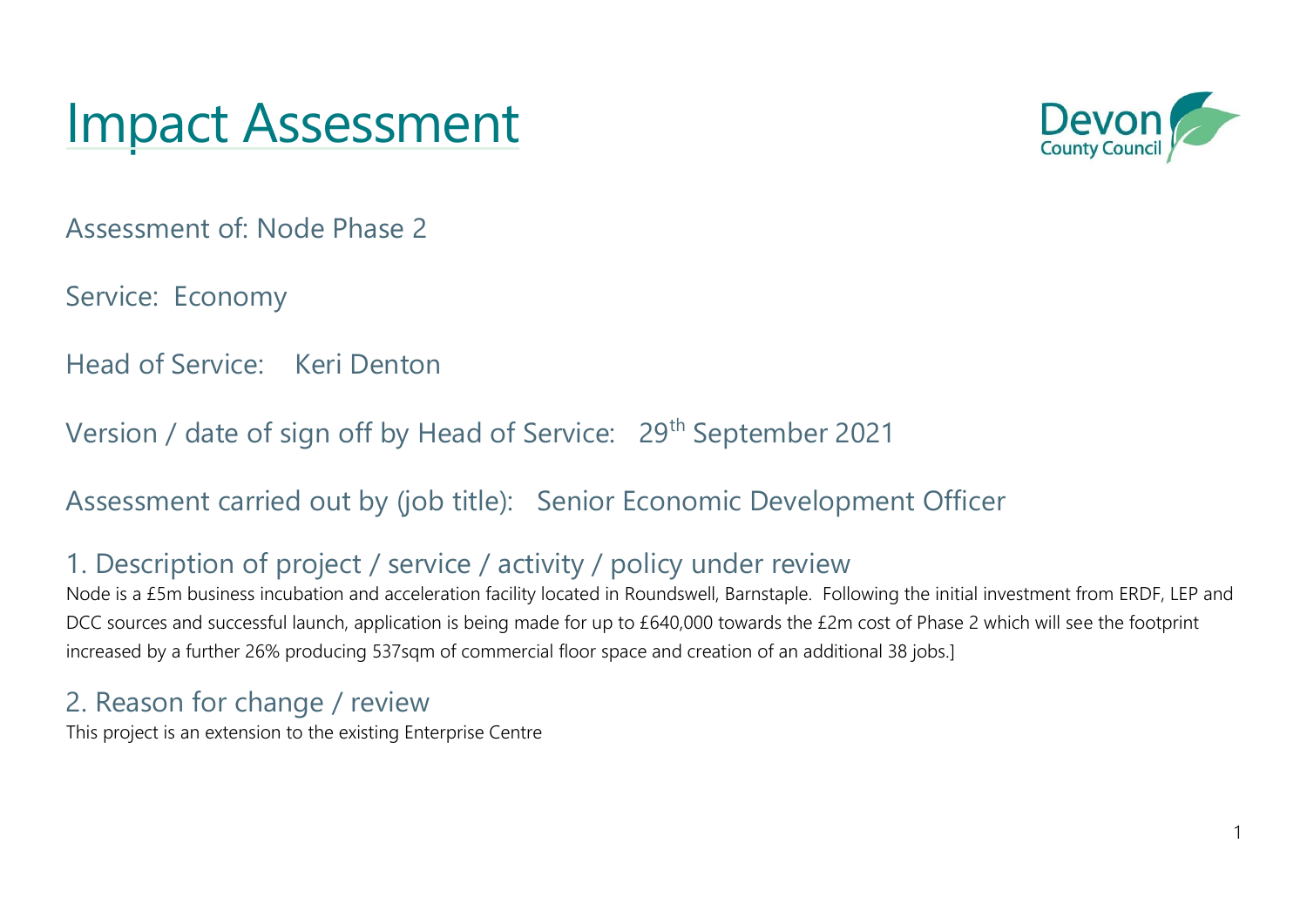# 3. Aims / objectives, limitations and options going forwards (summary)

The investment of £2m to expand the current offer at Node will create more opportunity for entrepreneurs, aspirant entrepreneurs and social entrepreneurs to start-up and grow businesses whilst taking advantage of the onsite business support. The location in Barnstaple further supports work to reduce the inequality of access to business support infrastructure across the county.

#### 4. People affected, diversity profile and analysis of needs

Those most affected are business owners in Devon. The support through tenancy is only available to organisations who have met certain gateway criteria based on the submission of their application. The Operator of the Centre is required to comply with Devon County Council's policies on equality and diversity. The operator itself is a certified B Corp which indicates its positive approach to equality, diversity and sustainability.

#### 5. Stakeholders, their interest and potential impacts

The Heart of the South West Local Enterprise Partnership (HotSW LEP) is a primary stakeholder as the Managing Authority of the Getting Building Fund. District Councils are stakeholders as are other community groups. Economic Development Teams within district Councils.

#### 6. Additional research used to inform this assessment

Lessons learned from the phase 1 development. Occupancy and pipeline study undertaken by the Operator. A commissioned report from HJA, an expert in the field of infrastructure investment research across the South West.

# 7. Description of consultation process and outcomes

The Heart of the South West Local Enterprise Partnership (HotSW LEP) appraisal as they are the Managing Authority for UK Government.

# 8. Equality analysis

Giving Due Regard to Equality and Human Rights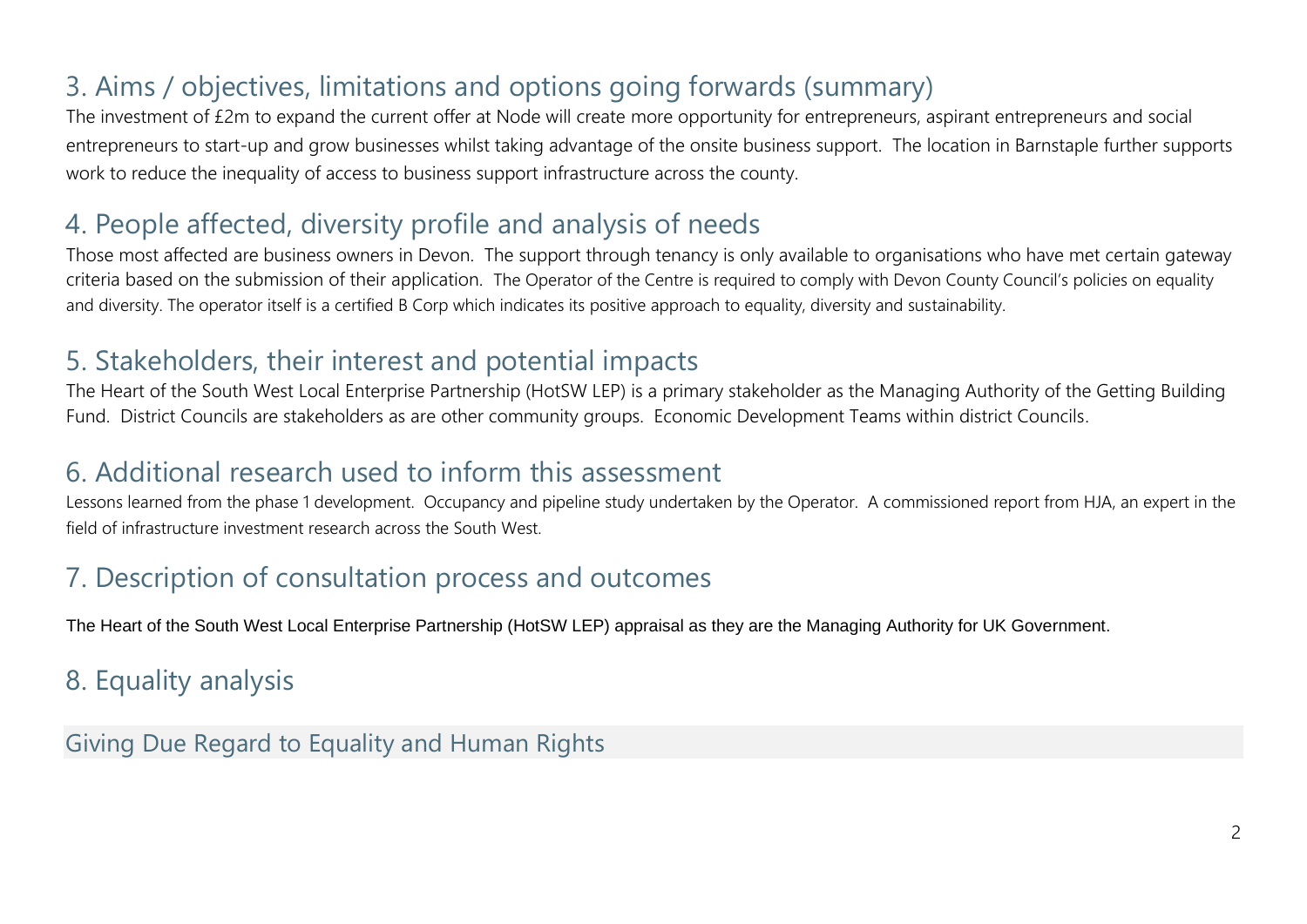The local authority must consider how people will be affected by the service, policy or practice. In so doing we must give due regard to the need to: eliminate unlawful discrimination, harassment and victimisation; advance equality of opportunity and foster good relations.

Where relevant, we must take into account the protected characteristics of age, disability, gender, gender reassignment, pregnancy and maternity, marriage and civil partnership, sexual orientation, race, and religion and belief. This means considering how people with different needs get the different services they require and are not disadvantaged, and facilities are available to them on an equal basis in order to meet their needs; advancing equality of opportunity by recognising the disadvantages to which protected groups are subject and considering how they can be overcome.

We also need to ensure that human rights are protected. In particular, that people have:

- A reasonable level of choice in where and how they live their life and interact with others (this is an aspect of the human right to 'private and family life').
- An appropriate level of care which results in dignity and respect (the protection to a private and family life, protection from torture and the freedom of thought, belief and religion within the Human Rights Act and elimination of discrimination and the promotion of good relations under the Equality Act 2010).
- A right to life (ensuring that nothing we do results in unlawful or unnecessary/avoidable death).
- The Equality Act 2010 and other relevant legislation does not prevent the Council from taking difficult decisions which result in service reductions or closures for example, it does however require the Council to ensure that such decisions are:
	- o Informed and properly considered with a rigorous, conscious approach and open mind, taking due regard of the effects on the protected characteristics and the general duty to eliminate discrimination, advance equality and foster good relations.
	- o Proportionate (negative impacts are proportionate to the aims of the policy decision)
	- o Fair
	- o Necessary
	- o Reasonable, and
	- o Those affected have been adequately consulted.

The first Phase of the Enterprise Centre was part funded by the European Union ERDF and in result the Operator monitors and reports on the cross-cutting themes of equality, diversity and sustainability on a quarterly basis. This process will now include Phase 2.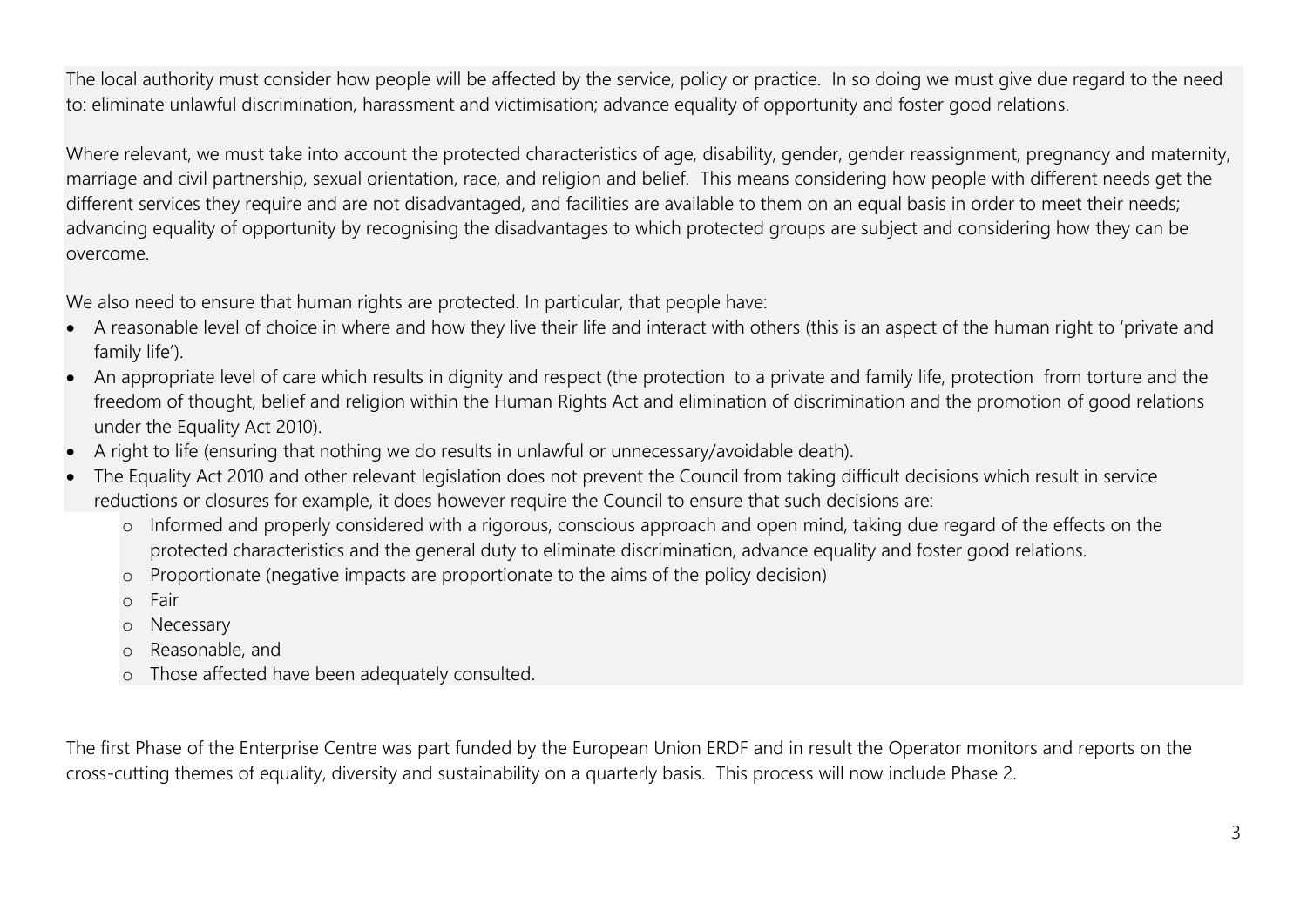| <b>Characteristics</b>                                                                                                                                      | Potential or actual issues for this<br>group.<br>[Please refer to the Diversity Guide<br>and See RED]                                                                  | How will the project / service / policy / activity:<br>eliminate or reduce the potential for direct or indirect discrimination,<br>$\bullet$<br>harassment or disadvantage, where necessary.<br>advance equality (meet needs / ensure access, encourage<br>$\bullet$<br>participation, make adjustments for disabled people, 'close gaps').<br>foster good relations between groups (tackled prejudice and<br>$\bullet$<br>promoted understanding), if relevant?<br>In what way do you consider any negative consequences to be reasonable<br>and proportionate in order to achieve a legitimate aim?<br>Are you complying with the DCC Equality Policy? |
|-------------------------------------------------------------------------------------------------------------------------------------------------------------|------------------------------------------------------------------------------------------------------------------------------------------------------------------------|----------------------------------------------------------------------------------------------------------------------------------------------------------------------------------------------------------------------------------------------------------------------------------------------------------------------------------------------------------------------------------------------------------------------------------------------------------------------------------------------------------------------------------------------------------------------------------------------------------------------------------------------------------|
| All residents (include<br>generic equality<br>provisions)                                                                                                   | Node encourages equality of access<br>to business coworking space and<br>office space in Barnstaple, an area<br>ranked number 1 in an economic<br>vulnerability study. | The construction of Node will allow for additional accessibility measures that<br>will make out of hours access of the building fairer for wheelchair users.                                                                                                                                                                                                                                                                                                                                                                                                                                                                                             |
| Age                                                                                                                                                         | The project encourages equality of<br>access to business coworking and<br>space in Barnstaple.                                                                         | Node is also funded to signpost, broker and provide elements of business<br>support to aspirant entrepreneurs of all ages.                                                                                                                                                                                                                                                                                                                                                                                                                                                                                                                               |
| Disability (incl. sensory,<br>mobility, mental health,<br>learning disability,<br>neurodiversity, long term<br>ill health) and carers of<br>disabled people | The project encourages equality of<br>access to business coworking and<br>office spaces in Barnstaple.                                                                 | Node is also funded to signpost, broker and provide elements of business<br>support to aspirant entrepreneurs of all abilities.                                                                                                                                                                                                                                                                                                                                                                                                                                                                                                                          |
| Culture and ethnicity:<br>nationality/national origin,<br>ethnic origin/race, skin<br>colour, religion and belief                                           | The project encourages equality of<br>access to business coworking and<br>office spaces in Barnstaple.                                                                 | Node is also funded to signpost, broker and provide elements of business<br>support to aspirant entrepreneurs of all cultures and ethnicities.                                                                                                                                                                                                                                                                                                                                                                                                                                                                                                           |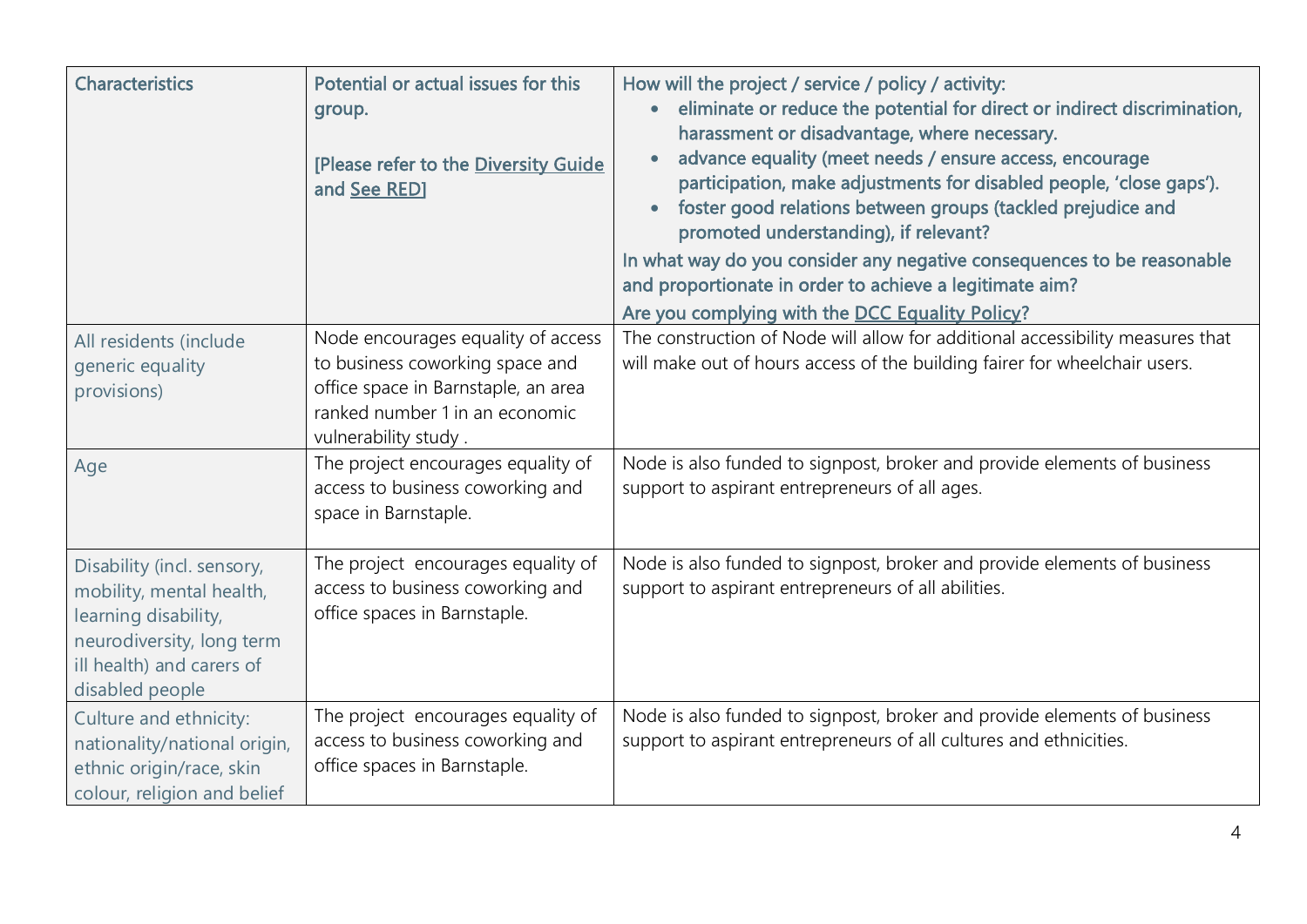| <b>Characteristics</b>                                                                                                                                                           | Potential or actual issues for this<br>group.<br>[Please refer to the Diversity Guide<br>and See RED]  | How will the project / service / policy / activity:<br>eliminate or reduce the potential for direct or indirect discrimination,<br>$\bullet$<br>harassment or disadvantage, where necessary.<br>advance equality (meet needs / ensure access, encourage<br>participation, make adjustments for disabled people, 'close gaps').<br>foster good relations between groups (tackled prejudice and<br>$\bullet$<br>promoted understanding), if relevant?<br>In what way do you consider any negative consequences to be reasonable<br>and proportionate in order to achieve a legitimate aim?<br>Are you complying with the DCC Equality Policy? |
|----------------------------------------------------------------------------------------------------------------------------------------------------------------------------------|--------------------------------------------------------------------------------------------------------|---------------------------------------------------------------------------------------------------------------------------------------------------------------------------------------------------------------------------------------------------------------------------------------------------------------------------------------------------------------------------------------------------------------------------------------------------------------------------------------------------------------------------------------------------------------------------------------------------------------------------------------------|
| Sex, gender and gender<br>identity (including men,<br>women, non-binary and<br>transgender people), and<br>pregnancy and maternity<br>(including women's right<br>to breastfeed) | The project encourages equality of<br>access to business coworking and<br>office spaces in Barnstaple. | Node is also funded to signpost, broker and provide elements of business<br>support to aspirant entrepreneurs of all sexes, genders and gender identities.                                                                                                                                                                                                                                                                                                                                                                                                                                                                                  |
| Sexual orientation and<br>marriage/civil partnership                                                                                                                             | The project encourages equality of<br>access to business coworking and<br>office spaces in Barnstaple  | Node is also funded to signpost, broker and provide elements of business<br>support to aspirant entrepreneurs of all orientations and relationship status.                                                                                                                                                                                                                                                                                                                                                                                                                                                                                  |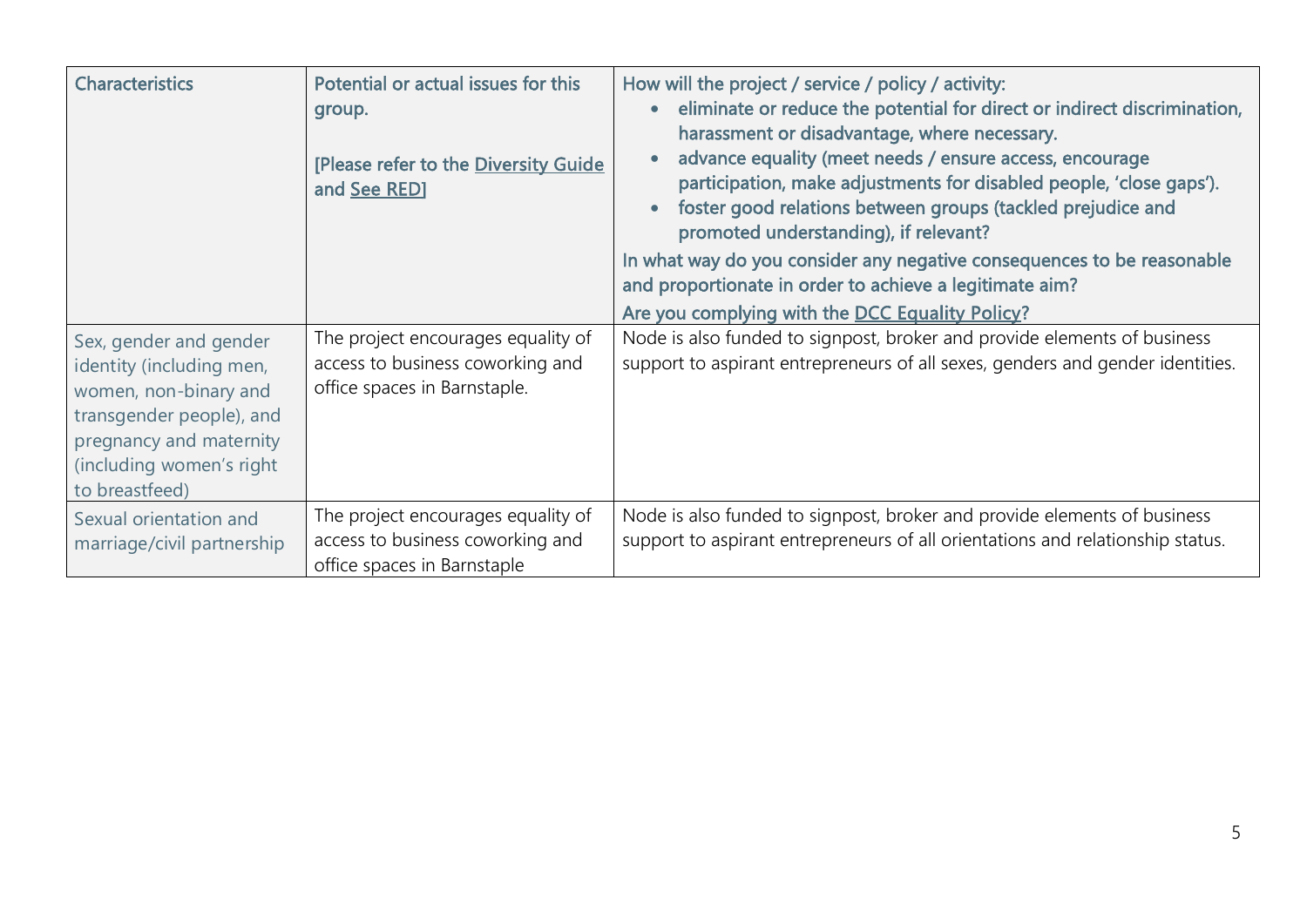| <b>Characteristics</b>                                                                                                                                                                                                                                     | Potential or actual issues for this<br>group.<br>[Please refer to the Diversity Guide<br>and See RED] | How will the project / service / policy / activity:<br>eliminate or reduce the potential for direct or indirect discrimination,<br>harassment or disadvantage, where necessary.<br>advance equality (meet needs / ensure access, encourage<br>participation, make adjustments for disabled people, 'close gaps').<br>foster good relations between groups (tackled prejudice and<br>promoted understanding), if relevant?<br>In what way do you consider any negative consequences to be reasonable<br>and proportionate in order to achieve a legitimate aim?<br>Are you complying with the DCC Equality Policy? |
|------------------------------------------------------------------------------------------------------------------------------------------------------------------------------------------------------------------------------------------------------------|-------------------------------------------------------------------------------------------------------|-------------------------------------------------------------------------------------------------------------------------------------------------------------------------------------------------------------------------------------------------------------------------------------------------------------------------------------------------------------------------------------------------------------------------------------------------------------------------------------------------------------------------------------------------------------------------------------------------------------------|
| Other relevant socio-<br>economic factors such as<br>family size/single<br>people/lone parents,<br>income/deprivation,<br>housing, education and<br>skills, literacy, sub-cultures,<br>'digital exclusion', access<br>to transport options,<br>rural/urban | The project encourages equality of<br>access to business coworking and<br>office spaces in Barnstaple | Node is also funded to signpost, broker and provide elements of business<br>support to aspirant entrepreneurs of all parts of the community.                                                                                                                                                                                                                                                                                                                                                                                                                                                                      |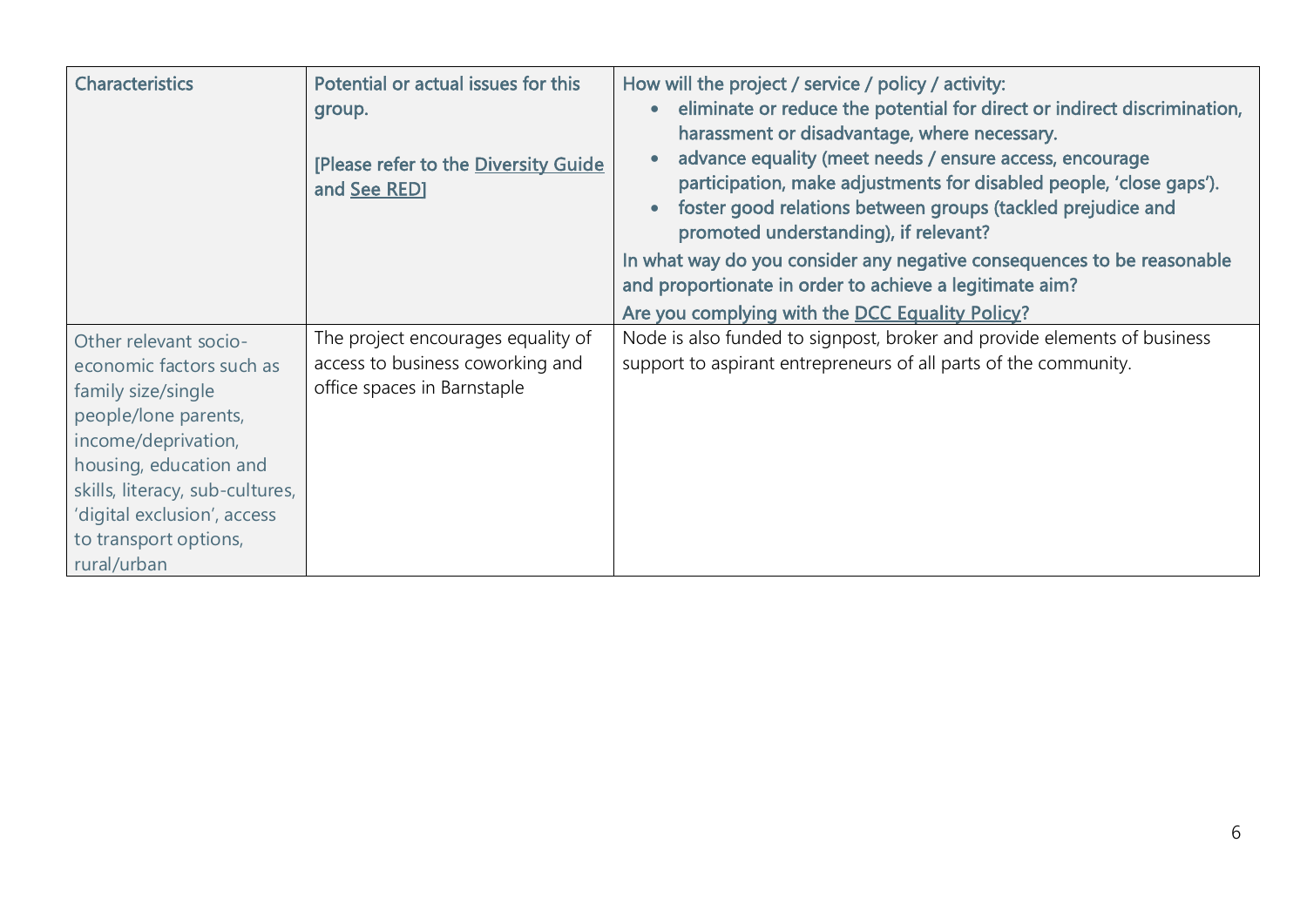### 9. Human rights considerations:

As part of the procurement process to award the operator contract, Town Square Spaces Ltd (the Operator) are required to ensure that all operating procedures, including the monitoring of those in the Centre's supply chain consider and support human rights. Town Square Spaces is a Certified B Corp which means that the organisation has undergone assessment of the practical application of their ethos in supporting cross cutting themes, equality of access and rigour of human rights protection.

# 10. Supporting independence, wellbeing and resilience. Give consideration to the groups listed above and how they may have different needs:

In what way can you support and create opportunities for people and communities (of place and interest) to be independent, empowered and resourceful?

The Centre offers business support to established and aspirant entrepreneurs from all parts of the community. The support encourages economic growth and higher-value job creation. The support also empowers individuals to consider, test and launch enterprises, supporting the community to self-determine a self-employment career path.

In what way can you help people to be safe, protected from harm, and with good health and wellbeing? The Centre has been designed with well-being in mind, to maximise natural light, ventilation and connection with the wider rural setting. The Centre Operator fosters a community of entrepreneurs through facilitated networking which helps reduce isolation. The Operator supports green travel plans through its national "what if everybody walked to work" programme.

#### In what way can you help people to be connected, and involved in community activities?

The Centre Operator works with other local anchor institutions such as Petroc College to support knowledge exchange and knowledge transfer mechanisms such as student placements, T-Levels and the kickstarter scheme. The Centre offers access to meeting and collaboration space to community groups.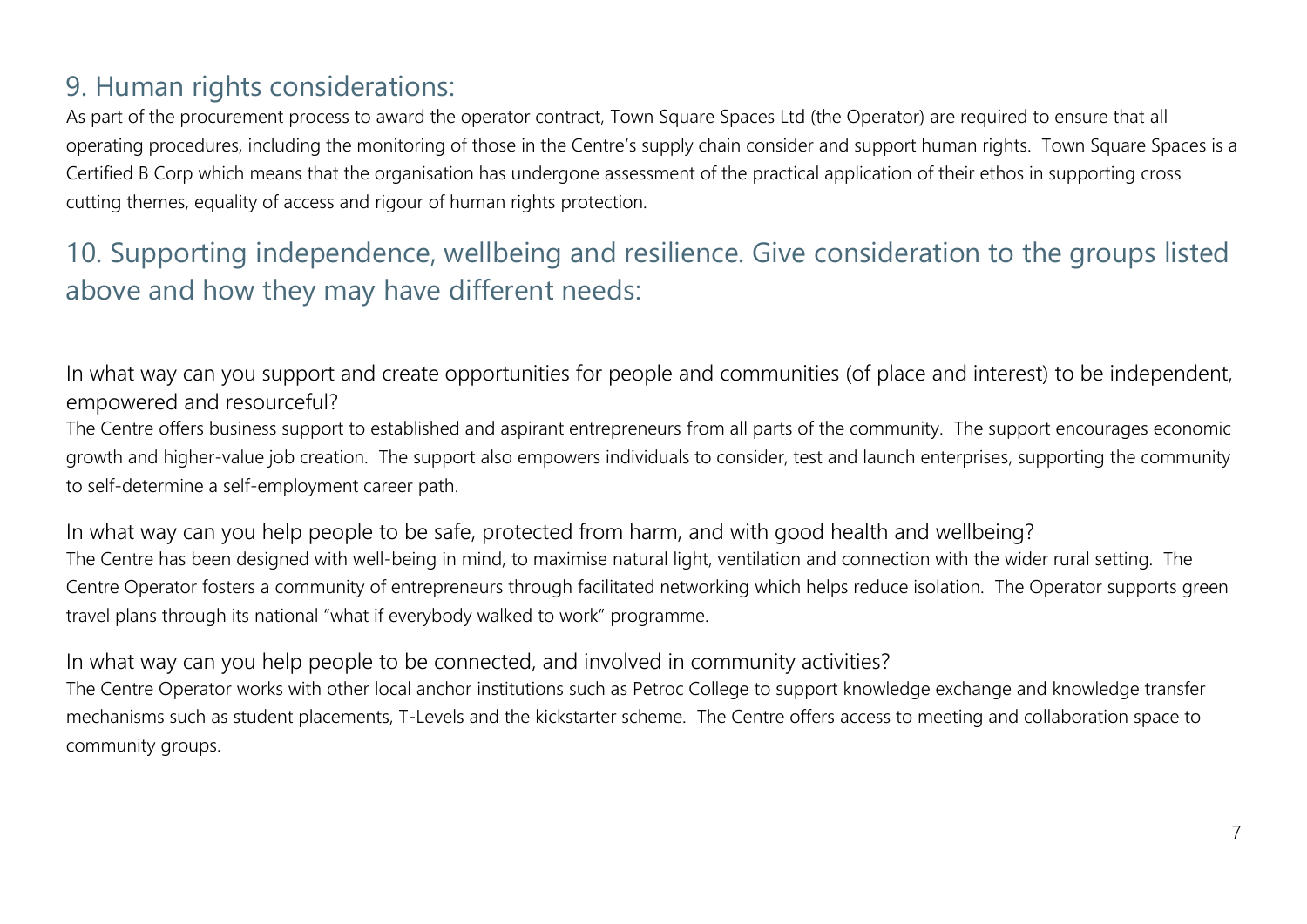# 11. Environmental analysis

An impact assessment should give due regard to the following activities in order to ensure we meet a range of environmental legal duties. The policy or practice does not require the identification of environmental impacts using this Impact Assessment process because it is subject to (please mark X in the relevant box below and proceed to the 4c, otherwise complete the environmental analysis table):

| Devon County Council's Environmental Review Process |  |
|-----------------------------------------------------|--|
| <b>Planning Permission</b>                          |  |
| <b>Environmental Impact Assessment</b>              |  |
| Strategic Environmental Assessment                  |  |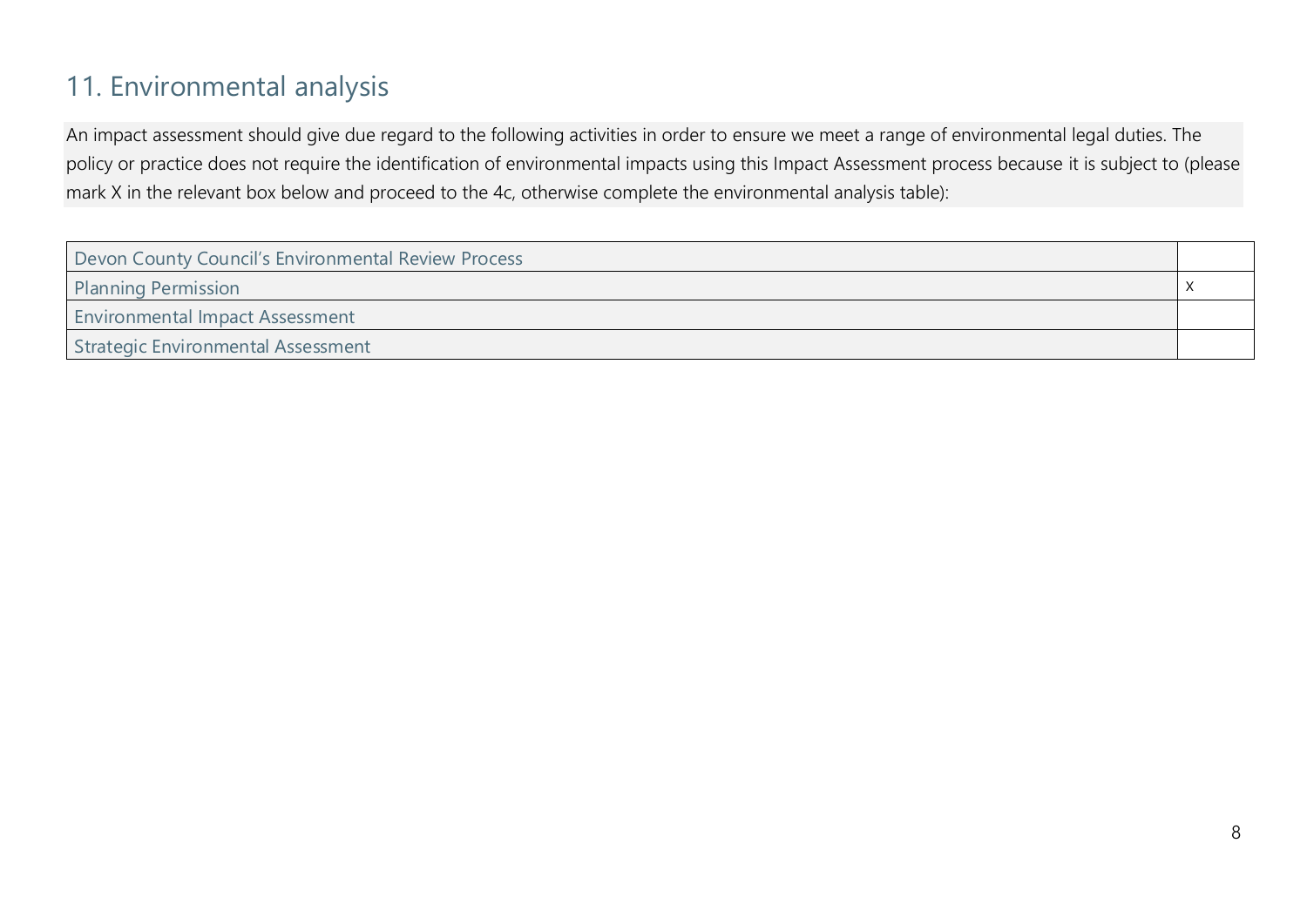|                                                                                                          | Describe any actual or potential negative<br>consequences. | Describe any actual or potential neutral or positive<br>outcomes.                                                                                                                                                        |
|----------------------------------------------------------------------------------------------------------|------------------------------------------------------------|--------------------------------------------------------------------------------------------------------------------------------------------------------------------------------------------------------------------------|
|                                                                                                          | (Consider how to mitigate against these).                  | (Consider how to improve as far as possible).                                                                                                                                                                            |
| Reduce, reuse, recycle and<br>compost:                                                                   | This will not be affected                                  | We will ask that all successful bidders submit claims and<br>activity evidence electronically.                                                                                                                           |
| Conserve and enhance<br>wildlife:                                                                        | This will not be affected                                  | As part of the first Phase, ecological and environmental<br>impacts were appraised and where possible mitigation<br>measures such as wildlife-friendly landscaping introduced.                                           |
| Safequard the distinctive<br>characteristics, features and<br>special qualities of Devon's<br>landscape: | This will not be affected                                  | This will not be affected                                                                                                                                                                                                |
| Conserve and enhance Devon's<br>cultural and historic heritage:                                          | This will not be affected                                  | This will not be affected                                                                                                                                                                                                |
| Minimise greenhouse gas<br>emissions:                                                                    |                                                            | The project may reduce the need for commuting to larger<br>conurbations. Emissions will be reduced across Devon's<br>roads.                                                                                              |
| Minimise pollution (including<br>air, land, water, light and<br>noise):                                  | This will not be affected                                  | Clients will be encouraged to develop a sustainable ethos<br>for their business: this may be by signposting to specific<br>business support provision for Business Resource Efficiency<br>or using Digital technologies. |
| Contribute to reducing water<br>consumption:                                                             | This will not be affected                                  | This will not be affected                                                                                                                                                                                                |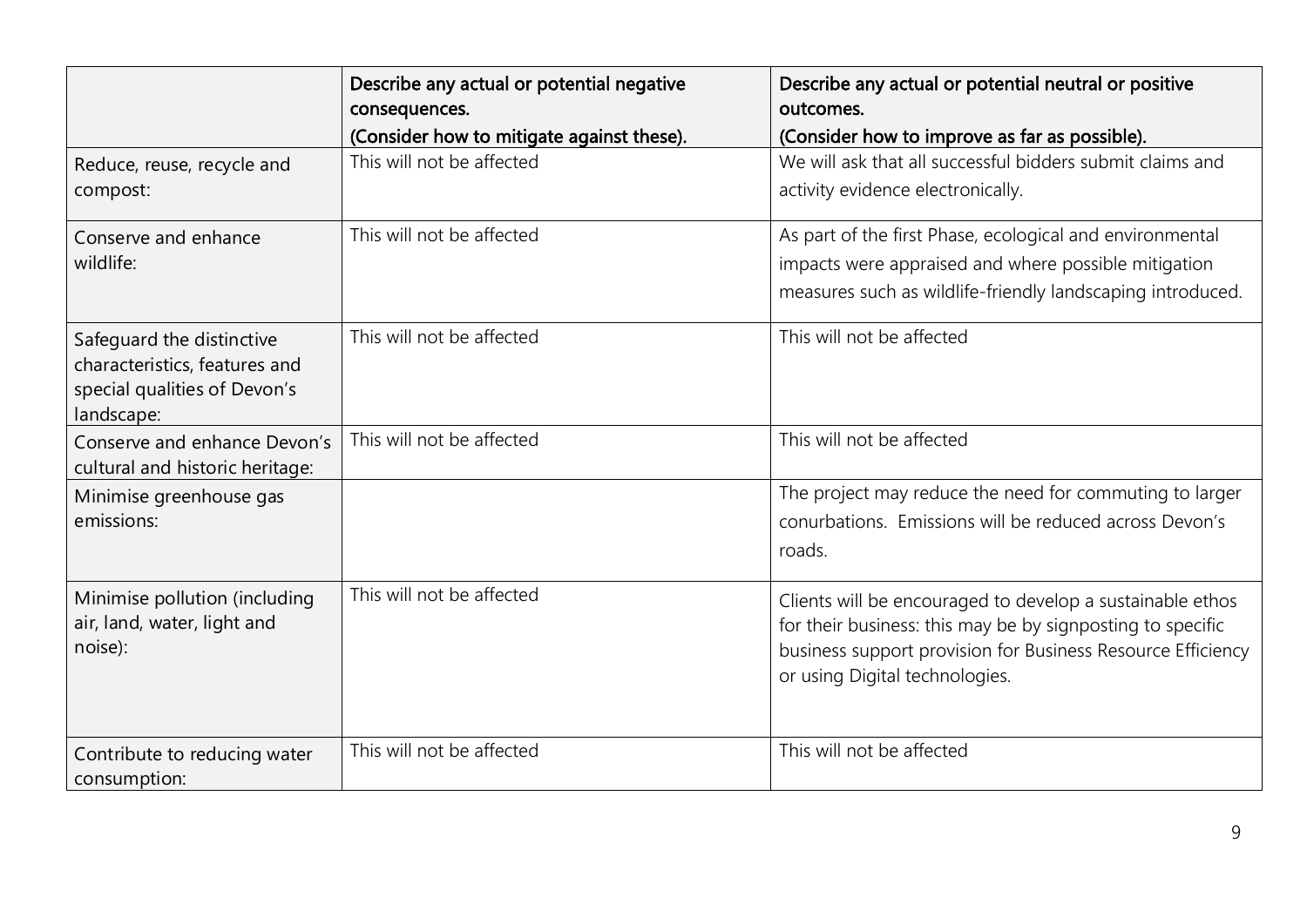| Ensure resilience to the future<br>effects of climate change<br>(warmer, wetter winters; drier,<br>hotter summers; more intense<br>storms; and rising sea level): | This will not be affected | This will not be affected                                                                                                                                                                                                                                                                                                                                                                                                                                                                                                                                                                                                                                                                                                                                                                                                                                                                                                                                                                                                                                                 |
|-------------------------------------------------------------------------------------------------------------------------------------------------------------------|---------------------------|---------------------------------------------------------------------------------------------------------------------------------------------------------------------------------------------------------------------------------------------------------------------------------------------------------------------------------------------------------------------------------------------------------------------------------------------------------------------------------------------------------------------------------------------------------------------------------------------------------------------------------------------------------------------------------------------------------------------------------------------------------------------------------------------------------------------------------------------------------------------------------------------------------------------------------------------------------------------------------------------------------------------------------------------------------------------------|
| Other (please state below):                                                                                                                                       |                           | As Lead Applicant, Devon County Council has an<br>Environmental Policy which outlines the organisation's<br>environmental objectives and demonstrates its<br>commitment to managing the environmental impacts of its<br>operations and improving its environmental performance.<br>The environmental impacts of the County Council's<br>activities are assessed including: staff travel, use of energy<br>and resources in buildings, disposal of waste, new<br>developments, procurement. Environmental best practice is<br>encouraged in all these areas in order to minimise any<br>detrimental effects on the environment. The delivery<br>partners have similar sustainable development principles<br>which underpin the way they do business and this has<br>therefore governed the way in which the project is being<br>developed and how it will be implemented:<br>use of teleconferencing - to reduce the need to travel<br>for meetings<br>electronic document sharing through Devon County<br>Council's 'SharePoint' system - to minimise the use of<br>paper |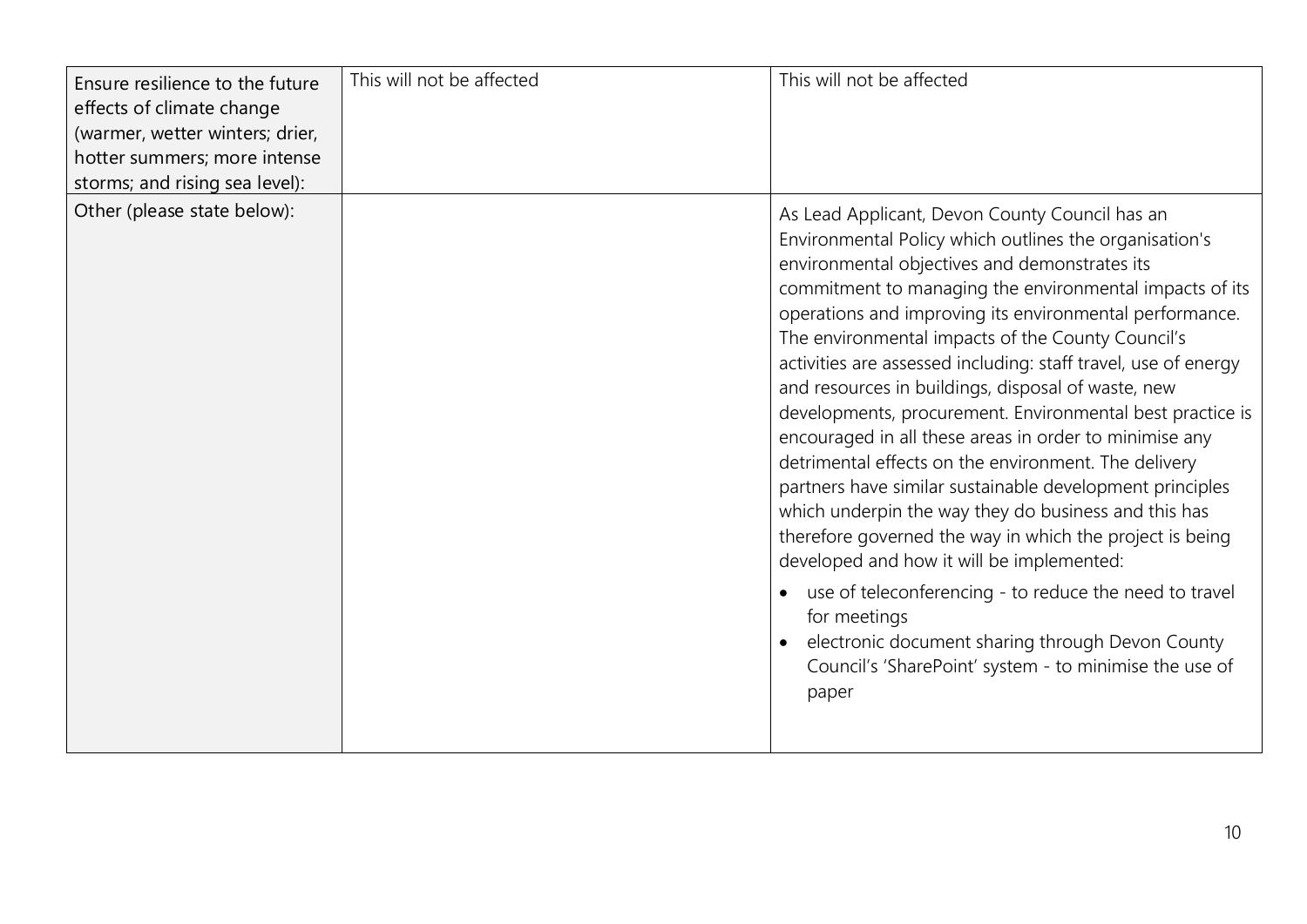#### 12. Economic analysis

|                              | Describe any actual or potential negative | Describe any actual or potential neutral or positive                                                                                                                                                      |
|------------------------------|-------------------------------------------|-----------------------------------------------------------------------------------------------------------------------------------------------------------------------------------------------------------|
|                              | consequences.                             | outcomes.                                                                                                                                                                                                 |
|                              | (Consider how to mitigate against these). | (Consider how to improve as far as possible).                                                                                                                                                             |
| Impact on knowledge and      | This will not be affected                 | Knowledge exchange and transfer opportunities between                                                                                                                                                     |
| skills:                      |                                           | high-growth businesses and FE and HE academic bodies.                                                                                                                                                     |
|                              |                                           | Higher visibility of skills requirements to meet growing                                                                                                                                                  |
|                              |                                           | markets. Increased exposure of career development training                                                                                                                                                |
|                              |                                           | opportunities for employees.                                                                                                                                                                              |
| Impact on employment levels: | This will not be affected                 | High-value job creation from Centre members. Local supply<br>chain sustainability created through new contracts such as<br>landscaping and catering which are sourced locally                             |
| Impact on local business:    | This will not be affected                 | Collaboration and peer learning opportunities amongst<br>community members. Benefit from joining a membership of<br>other national Town Square Spaces facilities such as<br>collaboration and networking. |

#### 13. Describe and linkages or conflicts between social, environmental and economic impacts (Combined Impacts):

The Project Board is responsible for monitoring to ensure that the project is delivered in accordance with the delivery plans agreed with the LEP. They will ensure that all cross-cutting themes of equality and inclusivity are being considered. No significant conflicts have been identified.